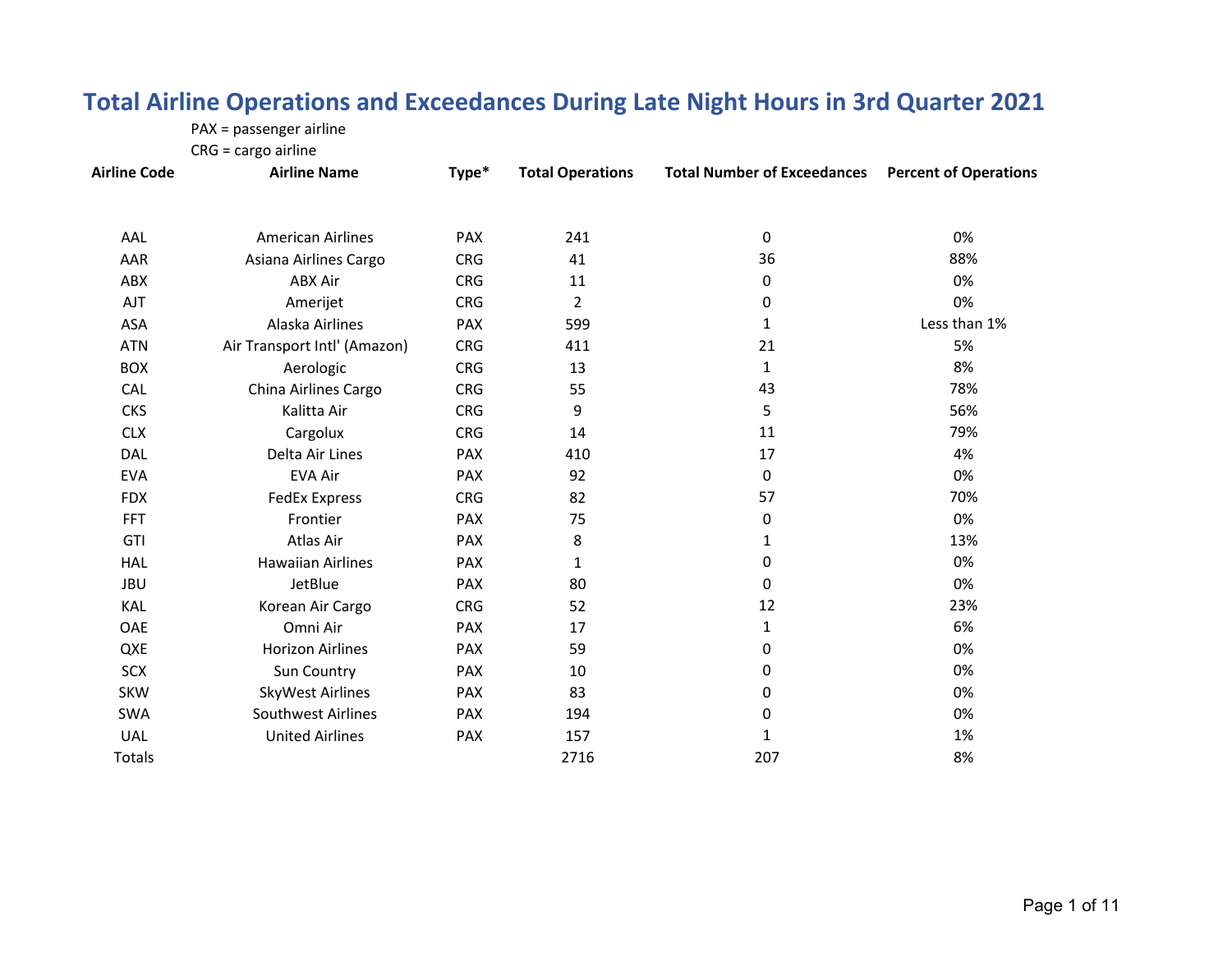# **Airlines With No Operations During Late Night Hours:**

Lufthansa, Japan Airlines, All Nippon Airlines, Emirates Airlines, Air Canada, British Airways Jazz Aviation, Iceland Air, Aeromexico, Volaris, Spirit Airlines, Qatar Airways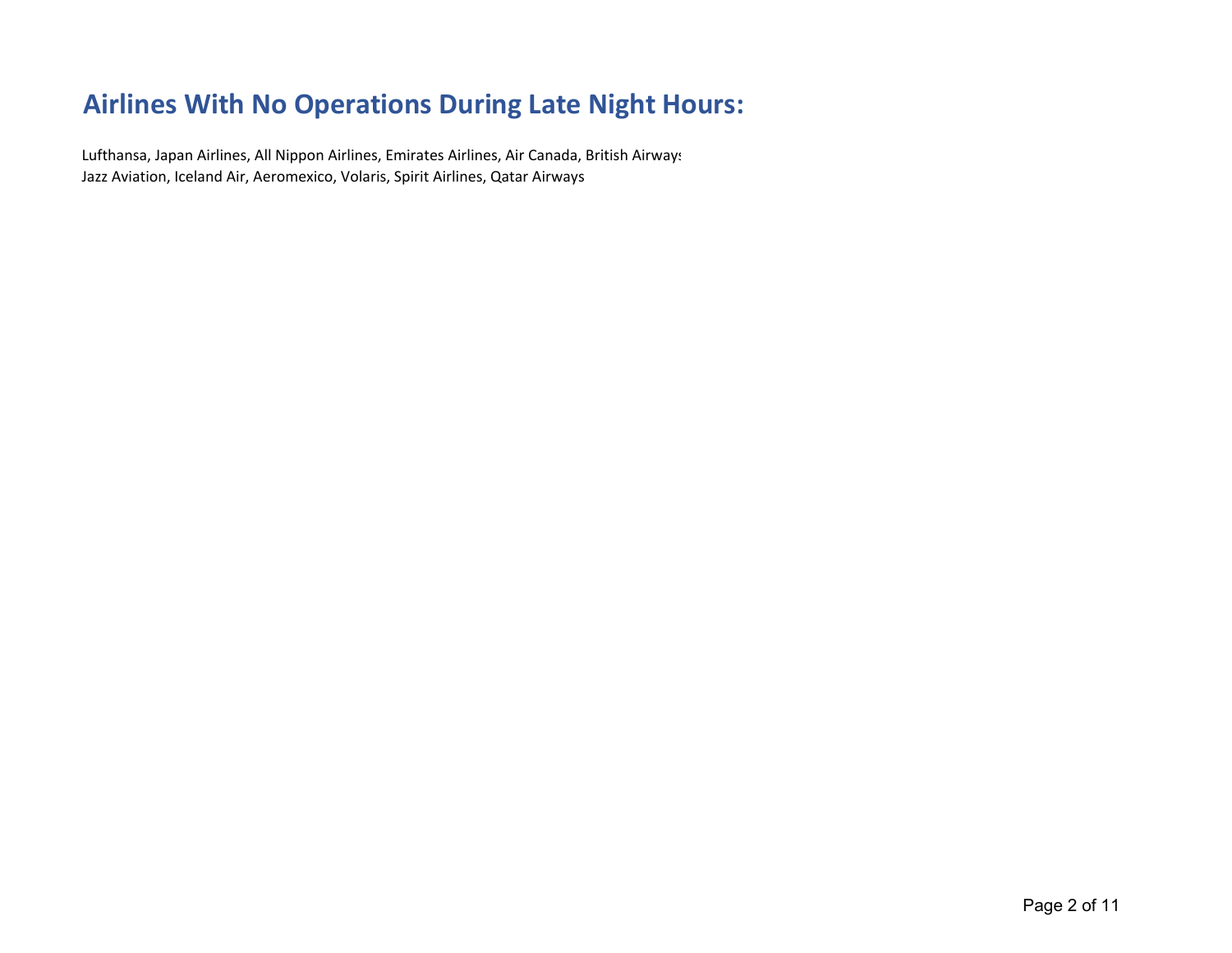| <b>Noise Monitor</b> | Date/Time        | <b>Airline</b>         | <b>Flight Number</b> | <b>Aircraft Type</b> | <b>SEL Noise Level</b> |
|----------------------|------------------|------------------------|----------------------|----------------------|------------------------|
| SEA12                | 07/03/2021 04:29 | China Airlines Cargo   | CAL5171              | B744                 | 97.586                 |
| <b>SEA12</b>         | 07/07/2021 00:00 | Korean Air Cargo       | <b>KAL8024</b>       | <b>B77W</b>          | 91.646                 |
| <b>SEA12</b>         | 07/07/2021 01:47 | China Airlines Cargo   | CAL5171              | B744                 | 99.407                 |
| <b>SEA12</b>         | 07/07/2021 02:22 | Asiana Cargo           | AAR243               | B744                 | 98.116                 |
| <b>SEA12</b>         | 07/10/2021 01:01 | Delta Air Lines        | <b>DAL845</b>        | B763                 | 91.08                  |
| SEA12                | 07/11/2021 00:10 | Cargolux               | CLX38F               | B744                 | 94.846                 |
| <b>SEA12</b>         | 07/11/2021 01:01 | Delta Air Lines        | <b>DAL845</b>        | B763                 | 91.373                 |
| SEA12                | 07/12/2021 02:08 | China Airlines Cargo   | CAL5381              | B744                 | 98.645                 |
| SEA12                | 07/12/2021 03:16 | Asiana Cargo           | AAR2819              | B744                 | 98.816                 |
| SEA12                | 07/13/2021 00:48 | Asiana Cargo           | AAR2817              | B744                 | 99.292                 |
| <b>SEA12</b>         | 07/19/2021 01:56 | China Airlines Cargo   | <b>CAL5381</b>       | B744                 | 98.783                 |
| SEA12                | 07/19/2021 02:30 | Asiana Cargo           | AAR241               | B744                 | 98.599                 |
| <b>SEA12</b>         | 07/22/2021 01:36 | Cargolux               | CLX38B               | B748                 | 94.464                 |
| <b>SEA12</b>         | 07/22/2021 03:30 | <b>FedEx Express</b>   | FDX29A               | MD11                 | 93.399                 |
| SEA12                | 07/22/2021 04:15 | Air Transport Intl'    | ATN3471              | B763                 | 91.195                 |
| <b>SEA12</b>         | 07/23/2021 03:09 | Asiana Cargo           | AAR2613              | B744                 | 96.467                 |
| SEA12                | 07/24/2021 01:07 | Delta Air Lines        | <b>DAL845</b>        | B763                 | 91.021                 |
| <b>SEA12</b>         | 07/24/2021 04:21 | China Airlines Cargo   | CAL5171              | B744                 | 98.048                 |
| <b>SEA12</b>         | 07/26/2021 02:25 | China Airlines Cargo   | CAL5381              | B744                 | 98.191                 |
| <b>SEA12</b>         | 07/26/2021 04:17 | Asiana Cargo           | AAR2819              | B744                 | 97.226                 |
| <b>SEA12</b>         | 07/28/2021 01:51 | China Airlines Cargo   | CAL5171              | B744                 | 96.966                 |
| <b>SEA12</b>         | 08/01/2021 00:01 | <b>United Airlines</b> | <b>UAL1695</b>       | B738                 | 91.197                 |
| <b>SEA12</b>         | 08/02/2021 00:03 | Alaska Airlines        | ASA349               | B739                 | 92.103                 |
| SEA12                | 08/02/2021 01:05 | Delta Air Lines        | <b>DAL845</b>        | B763                 | 92.153                 |
| <b>SEA12</b>         | 08/02/2021 04:43 | China Airlines Cargo   | CAL5381              | B744                 | 98.446                 |
| <b>SEA12</b>         | 08/04/2021 01:54 | China Airlines Cargo   | CAL5171              | B744                 | 94.259                 |
| <b>SEA12</b>         | 08/05/2021 02:39 | Cargolux               | CLX38B               | B748                 | 93.347                 |
| <b>SEA12</b>         | 08/11/2021 01:28 | China Airlines Cargo   | CAL5171              | B744                 | 98.104                 |
| <b>SEA12</b>         | 08/12/2021 01:40 | Asiana Cargo           | AAR241               | B744                 | 95.677                 |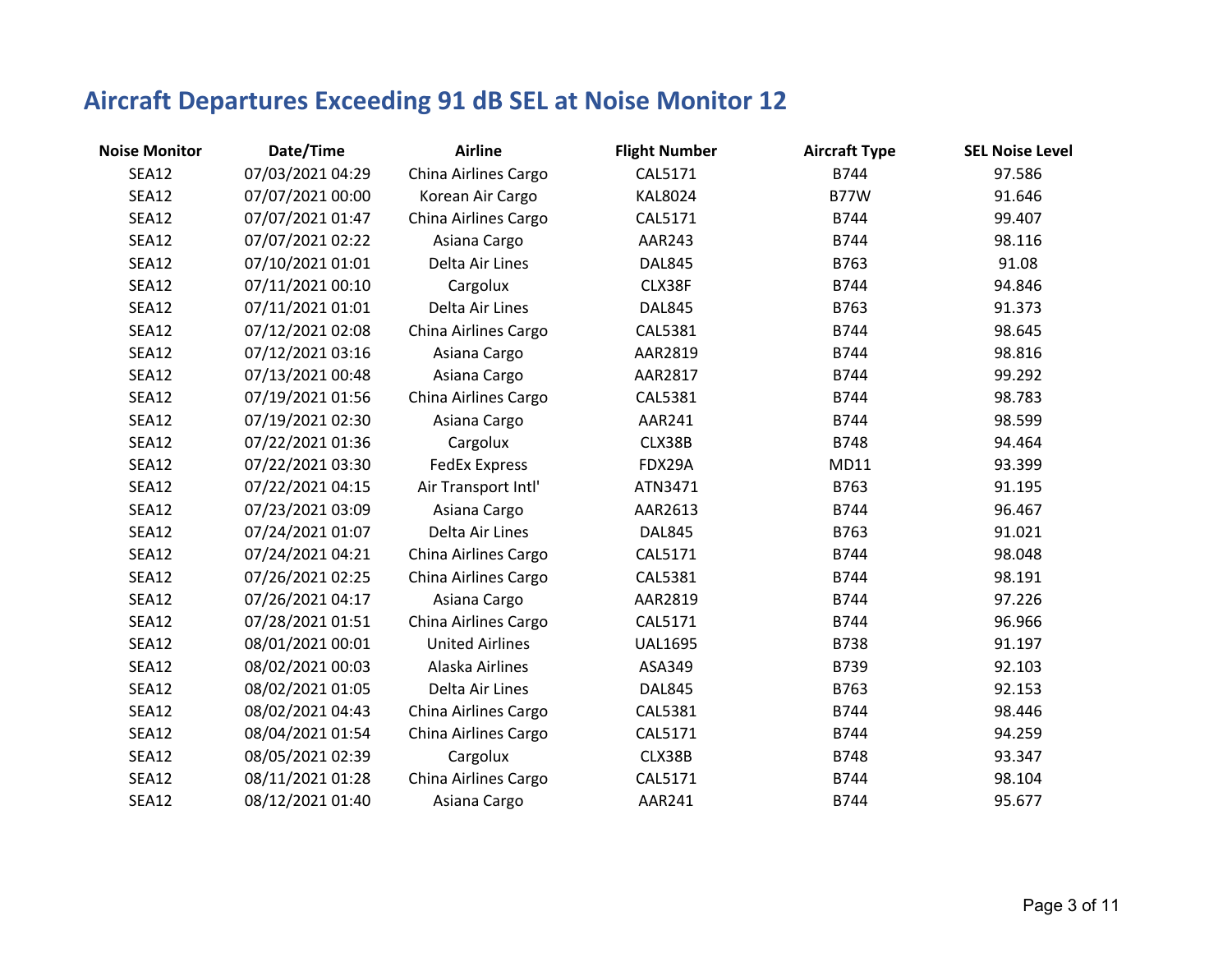| Date/Time        | <b>Airline</b>       | <b>Flight Number</b> | <b>Aircraft Type</b> | <b>SEL Noise Level</b> |
|------------------|----------------------|----------------------|----------------------|------------------------|
| 08/24/2021 00:40 | Delta Air Lines      | DAL845               | B763                 | 91.005                 |
| 08/24/2021 01:39 | China Airlines Cargo | <b>CAL5235</b>       | B744                 | 93.292                 |
| 08/24/2021 03:50 | Cargolux             | CLX46U               | B744                 | 96.495                 |
| 08/25/2021 01:48 | China Airlines Cargo | CAL5171              | B744                 | 93.653                 |
| 08/28/2021 04:25 | Asiana Cargo         | AAR241               | B744                 | 96.752                 |
| 08/29/2021 00:45 | Delta Air Lines      | DAL845               | B763                 | 91.456                 |
| 08/29/2021 01:10 | China Airlines Cargo | CAL5241              | B744                 | 96.319                 |
| 08/30/2021 00:38 | Delta Air Lines      | <b>DAL845</b>        | B763                 | 91.105                 |
| 08/31/2021 00:52 | Delta Air Lines      | <b>DAL845</b>        | B763                 | 91.676                 |
| 09/01/2021 02:06 | China Airlines Cargo | CAL5171              | B744                 | 94.891                 |
| 09/02/2021 00:02 | Cargolux             | CLX38B               | <b>B748</b>          | 92.199                 |
| 09/02/2021 04:32 | China Airlines Cargo | CAL5381              | B744                 | 97.522                 |
| 09/14/2021 01:44 | Delta Air Lines      | DAL845               | B763                 | 91.849                 |
| 09/22/2021 00:08 | Delta Air Lines      | DAL845               | A333                 | 92.371                 |
| 09/25/2021 01:30 | China Airlines Cargo | <b>CAL5235</b>       | B744                 | 97.295                 |
| 09/25/2021 02:48 | Asiana Cargo         | <b>AAR241</b>        | B744                 | 96.272                 |
|                  |                      |                      |                      |                        |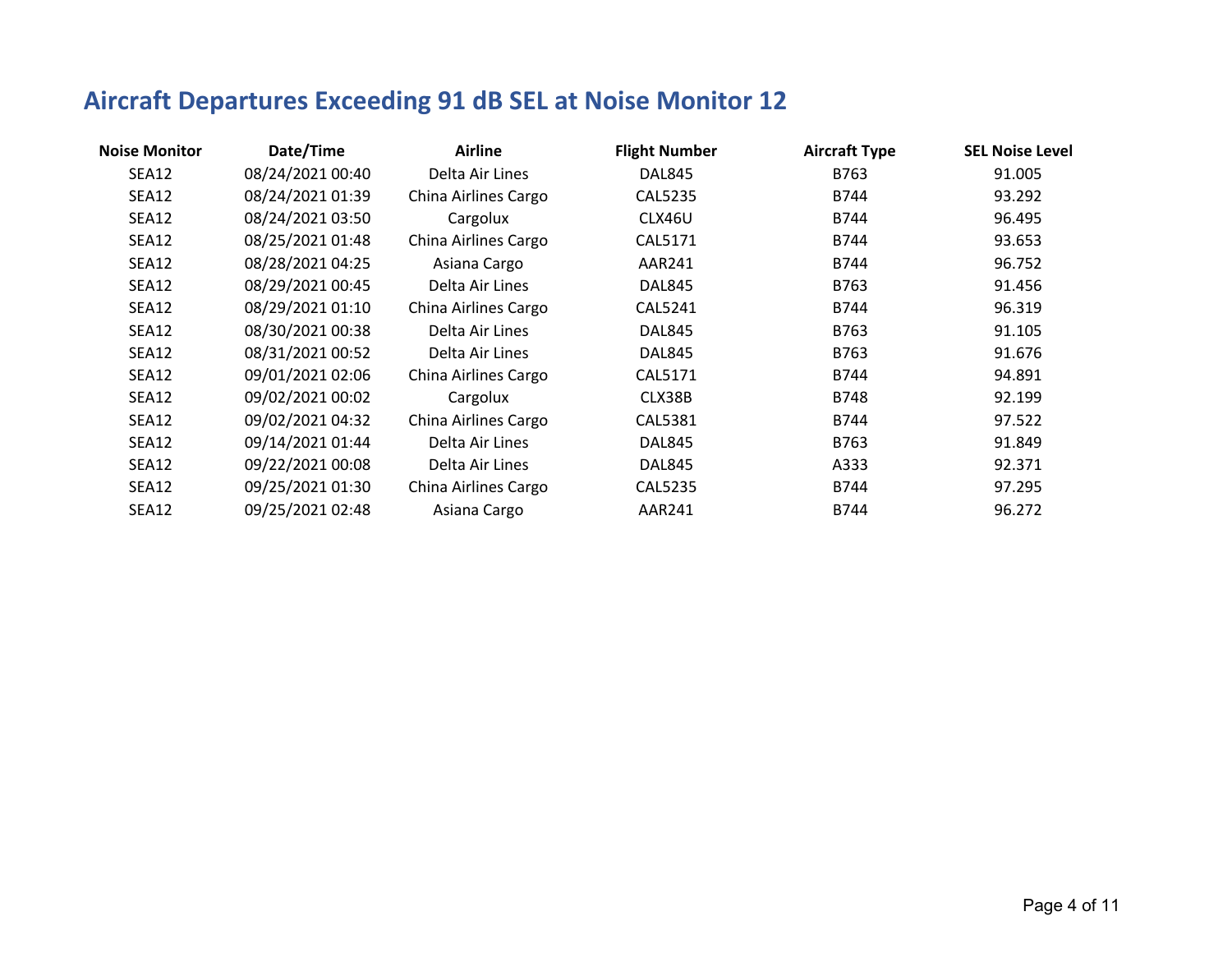| <b>Noise Monitor</b> | Date/Time        | <b>Airline</b>       | <b>Flight Number</b> | <b>Aircraft Type</b> | <b>SEL Noise Level</b> |
|----------------------|------------------|----------------------|----------------------|----------------------|------------------------|
| <b>SEA19</b>         | 07/01/2021 01:02 | Delta Air Lines      | <b>DAL845</b>        | B763                 | 91.305                 |
| <b>SEA19</b>         | 07/01/2021 01:58 | Korean Air Cargo     | <b>KAL8024</b>       | <b>B77W</b>          | 92.873                 |
| <b>SEA19</b>         | 07/01/2021 04:34 | China Airlines Cargo | <b>CAL5239</b>       | B744                 | 94.169                 |
| <b>SEA19</b>         | 07/01/2021 04:47 | Asiana Cargo         | AAR241               | B744                 | 98.874                 |
| <b>SEA19</b>         | 07/02/2021 00:43 | Asiana Cargo         | AAR2613              | B744                 | 93.982                 |
| <b>SEA19</b>         | 07/02/2021 01:22 | China Airlines Cargo | <b>CAL5239</b>       | B744                 | 94.455                 |
| <b>SEA19</b>         | 07/02/2021 01:40 | Delta Air Lines      | <b>DAL845</b>        | B764                 | 91.272                 |
| <b>SEA19</b>         | 07/05/2021 00:19 | Asiana Cargo         | AAR241               | B744                 | 99.279                 |
| <b>SEA19</b>         | 07/05/2021 04:09 | Asiana Cargo         | AAR2819              | B744                 | 95.921                 |
| <b>SEA19</b>         | 07/06/2021 01:02 | Korean Air Cargo     | <b>KAL8024</b>       | <b>B77W</b>          | 91.777                 |
| <b>SEA19</b>         | 07/06/2021 03:27 | China Airlines Cargo | <b>CAL5235</b>       | B744                 | 92.387                 |
| <b>SEA19</b>         | 07/08/2021 04:05 | China Airlines Cargo | <b>CAL5239</b>       | B744                 | 94.038                 |
| <b>SEA19</b>         | 07/09/2021 04:13 | China Airlines Cargo | CAL5239              | B744                 | 93.772                 |
| <b>SEA19</b>         | 07/14/2021 02:03 | Asiana Cargo         | AAR243               | B744                 | 95.812                 |
| <b>SEA19</b>         | 07/14/2021 04:50 | China Airlines Cargo | <b>CAL5283</b>       | B744                 | 91.63                  |
| <b>SEA19</b>         | 07/15/2021 01:55 | Asiana Cargo         | AAR241               | B744                 | 98.701                 |
| <b>SEA19</b>         | 07/15/2021 03:11 | China Airlines Cargo | <b>CAL5239</b>       | B744                 | 93.299                 |
| <b>SEA19</b>         | 07/16/2021 00:01 | Delta Air Lines      | <b>DAL356</b>        | B764                 | 91.369                 |
| <b>SEA19</b>         | 07/16/2021 02:55 | Asiana Cargo         | AAR2613              | B744                 | 95.583                 |
| <b>SEA19</b>         | 07/17/2021 00:34 | Asiana Cargo         | AAR241               | B744                 | 98.533                 |
| <b>SEA19</b>         | 07/20/2021 00:07 | Asiana Cargo         | AAR2817              | B744                 | 98.338                 |
| <b>SEA19</b>         | 07/20/2021 02:44 | Cargolux             | CLX46U               | B744                 | 98.059                 |
| <b>SEA19</b>         | 07/21/2021 01:27 | Asiana Cargo         | AAR243               | B744                 | 98.807                 |
| <b>SEA19</b>         | 07/21/2021 03:48 | China Airlines Cargo | CAL5171              | B744                 | 94.63                  |
| <b>SEA19</b>         | 08/09/2021 00:43 | Asiana Cargo         | AAR241               | B744                 | 97.825                 |
| <b>SEA19</b>         | 08/09/2021 01:09 | Delta Air Lines      | <b>DAL845</b>        | B763                 | 91.294                 |
| <b>SEA19</b>         | 08/09/2021 04:13 | Atlas Air            | GTI8624              | B744                 | 91.892                 |
| <b>SEA19</b>         | 08/17/2021 00:41 | Delta Air Lines      | <b>DAL845</b>        | B763                 | 91.52                  |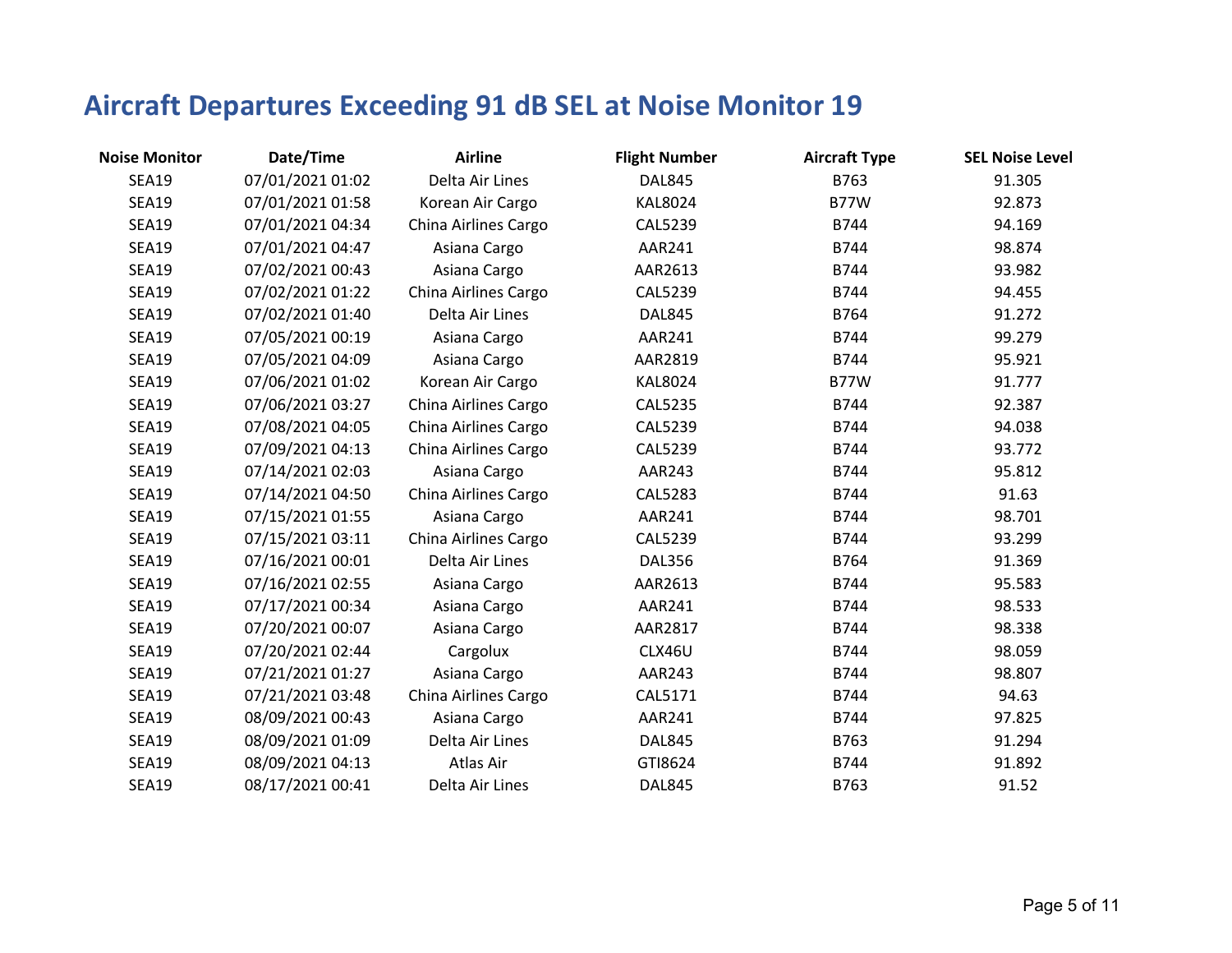| <b>Noise Monitor</b> | Date/Time        | <b>Airline</b>       | <b>Flight Number</b> | <b>Aircraft Type</b> | <b>SEL Noise Level</b> |
|----------------------|------------------|----------------------|----------------------|----------------------|------------------------|
| SEA19                | 08/18/2021 01:09 | China Airlines Cargo | CAL5171              | B744                 | 94.523                 |
| <b>SEA19</b>         | 08/23/2021 01:58 | China Airlines Cargo | CAL5381              | B744                 | 96.366                 |
| SEA19                | 08/30/2021 03:15 | China Airlines Cargo | <b>CAL5381</b>       | B744                 | 94.932                 |
| <b>SEA19</b>         | 08/31/2021 04:39 | Cargolux             | CLX46U               | <b>B748</b>          | 93.288                 |
| <b>SEA19</b>         | 09/08/2021 04:55 | China Airlines Cargo | CAL5235              | B744                 | 93.343                 |
| <b>SEA19</b>         | 09/11/2021 00:44 | Delta Air Lines      | DAL845               | B763                 | 91.303                 |
| <b>SEA19</b>         | 09/11/2021 01:02 | Asiana Cargo         | AAR241               | B744                 | 96.21                  |
| SEA19                | 09/15/2021 03:42 | China Airlines Cargo | CAL5235              | B744                 | 97.848                 |
| <b>SEA19</b>         | 09/18/2021 04:13 | Asiana Cargo         | AAR241               | B744                 | 97.204                 |
| <b>SEA19</b>         | 09/27/2021 02:49 | Asiana Cargo         | <b>AAR241</b>        | B744                 | 96.052                 |
| <b>SEA19</b>         | 09/30/2021 00:06 | Cargolux             | CLX38B               | <b>B748</b>          | 94.318                 |
| <b>SEA19</b>         | 09/30/2021 00:36 | Asiana Cargo         | AAR241               | B744                 | 94.671                 |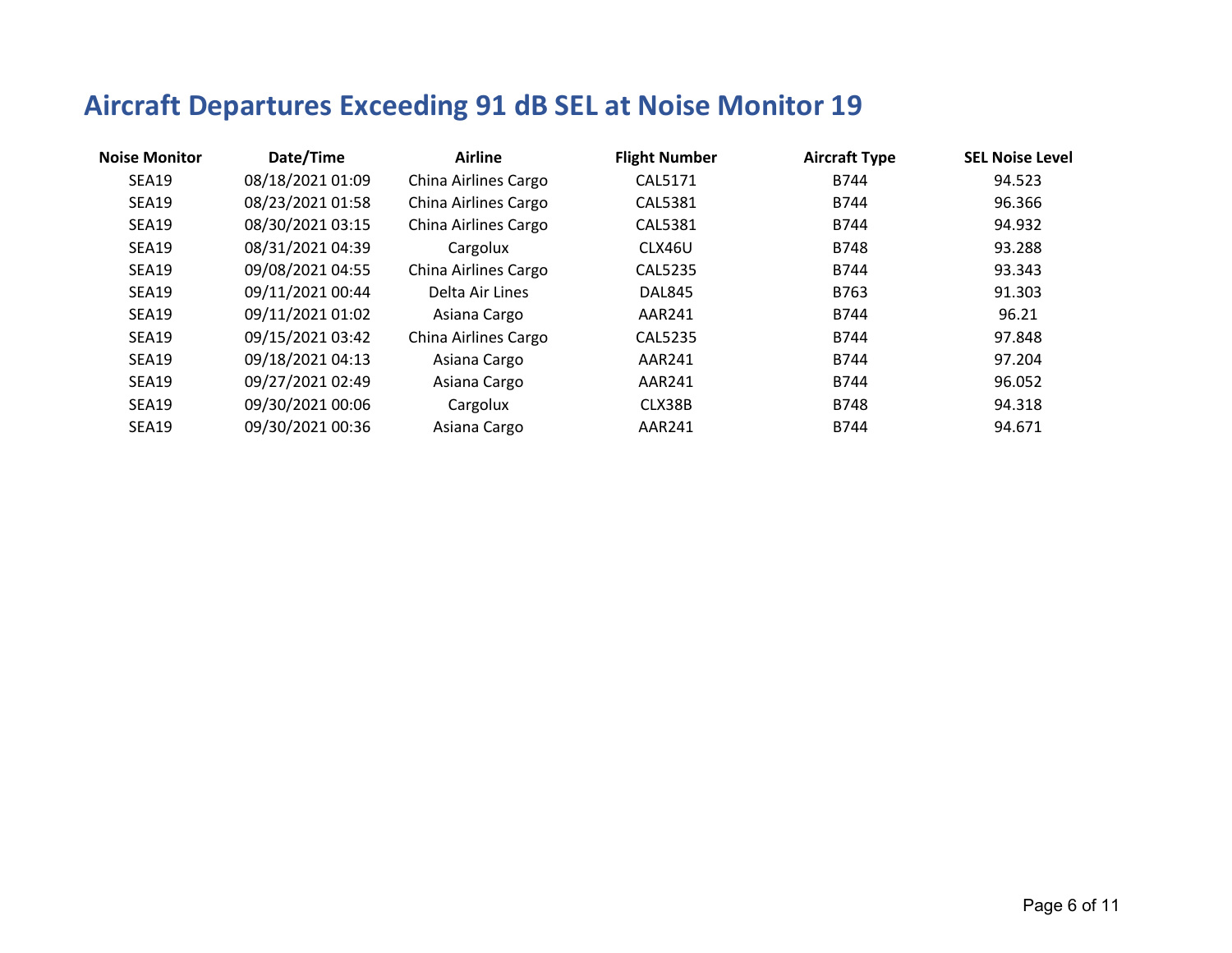| <b>Noise Monitor</b> | Date/Time        | <b>Airline</b>       | <b>Flight Number</b> | <b>Aircraft Type</b> | <b>SEL Noise Level</b> |
|----------------------|------------------|----------------------|----------------------|----------------------|------------------------|
| <b>SEA12</b>         | 07/01/2021 00:37 | Asiana Cargo         | <b>AAR242</b>        | B744                 | 94.549                 |
| <b>SEA12</b>         | 07/04/2021 03:41 | <b>FedEx Express</b> | <b>FDX710</b>        | MD11                 | 88.213                 |
| SEA12                | 07/04/2021 03:53 | Omni Air             | <b>OAE252</b>        | B763                 | 88.934                 |
| SEA12                | 07/07/2021 05:00 | <b>FedEx Express</b> | FDX1885              | MD11                 | 89.572                 |
| SEA12                | 07/08/2021 02:03 | China Airlines Cargo | <b>CAL5239</b>       | B744                 | 91.466                 |
| <b>SEA12</b>         | 07/08/2021 02:25 | Air Transport Intl'  | ATN3401              | B763                 | 88.318                 |
| SEA12                | 07/08/2021 03:59 | China Airlines Cargo | CAL5381              | B744                 | 89.941                 |
| <b>SEA12</b>         | 07/09/2021 04:13 | <b>FedEx Express</b> | FDX1885              | MD11                 | 89.206                 |
| SEA12                | 07/15/2021 04:33 | <b>FedEx Express</b> | <b>FDX1885</b>       | MD11                 | 89.174                 |
| <b>SEA12</b>         | 07/17/2021 04:15 | <b>FedEx Express</b> | FDX1885              | MD11                 | 90.631                 |
| <b>SEA12</b>         | 07/20/2021 01:51 | Air Transport Intl'  | ATN3401              | B763                 | 88.716                 |
| <b>SEA12</b>         | 07/20/2021 04:03 | <b>FedEx Express</b> | FDX1885              | MD11                 | 88.333                 |
| <b>SEA12</b>         | 08/06/2021 04:04 | <b>FedEx Express</b> | FDX1885              | MD11                 | 92.748                 |
| SEA12                | 08/07/2021 03:56 | <b>FedEx Express</b> | <b>FDX630</b>        | MD11                 | 92.74                  |
| SEA12                | 08/08/2021 04:06 | <b>FedEx Express</b> | <b>FDX710</b>        | MD11                 | 88.668                 |
| <b>SEA12</b>         | 08/14/2021 03:20 | China Airlines Cargo | CAL5171              | B744                 | 89.572                 |
| SEA12                | 08/15/2021 03:41 | <b>FedEx Express</b> | <b>FDX710</b>        | <b>MD11</b>          | 90.838                 |
| SEA12                | 08/16/2021 03:06 | Asiana Cargo         | <b>AAR242</b>        | B744                 | 91.439                 |
| SEA12                | 08/17/2021 01:03 | Cargolux             | CLX46U               | B744                 | 89.222                 |
| <b>SEA12</b>         | 08/17/2021 03:53 | Korean Air Cargo     | <b>KAL233</b>        | <b>B748</b>          | 88.219                 |
| <b>SEA12</b>         | 08/17/2021 04:52 | <b>FedEx Express</b> | FDX1885              | MD11                 | 89.553                 |
| <b>SEA12</b>         | 08/18/2021 04:47 | <b>FedEx Express</b> | FDX1885              | MD11                 | 88.435                 |
| <b>SEA12</b>         | 08/19/2021 02:51 | China Airlines Cargo | <b>CAL5381</b>       | B744                 | 89.515                 |
| SEA12                | 08/19/2021 04:30 | <b>FedEx Express</b> | FDX1885              | MD11                 | 88.602                 |
| SEA12                | 08/20/2021 04:29 | <b>FedEx Express</b> | FDX1885              | MD11                 | 89.205                 |
| <b>SEA12</b>         | 08/21/2021 04:33 | <b>FedEx Express</b> | <b>FDX1885</b>       | MD11                 | 88.495                 |
| <b>SEA12</b>         | 08/22/2021 04:40 | <b>FedEx Express</b> | <b>FDX710</b>        | MD11                 | 88.299                 |
| <b>SEA12</b>         | 08/23/2021 04:53 | Kalitta Air          | CKS1917              | B763                 | 88.265                 |
| <b>SEA12</b>         | 08/26/2021 02:21 | Air Transport Intl'  | ATN3401              | B763                 | 88.201                 |
| <b>SEA12</b>         | 08/26/2021 04:32 | China Airlines Cargo | CAL5381              | B744                 | 89.238                 |
| <b>SEA12</b>         | 08/27/2021 04:22 | <b>FedEx Express</b> | FDX1885              | MD11                 | 89.938                 |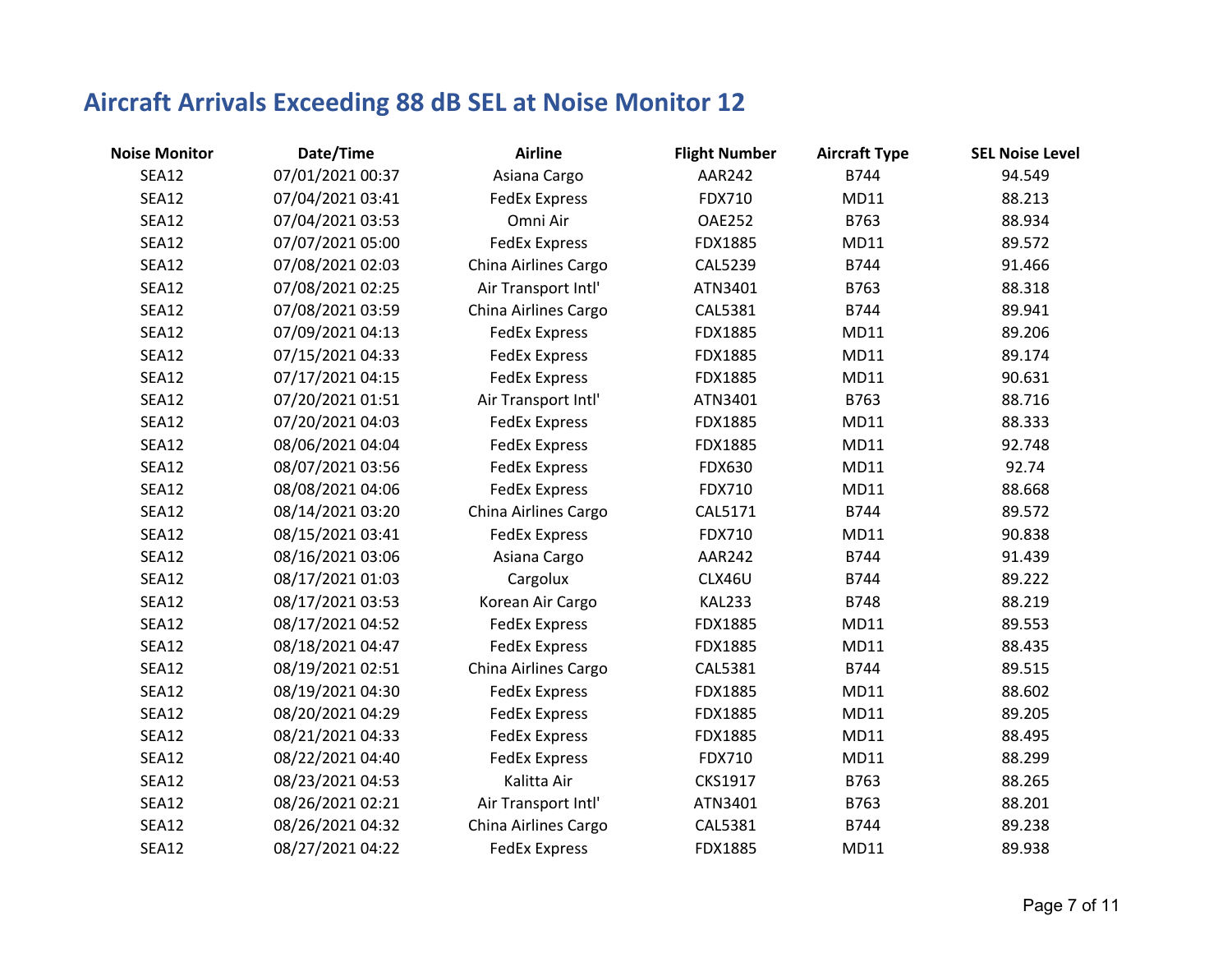| <b>Noise Monitor</b> | Date/Time        | <b>Airline</b>       | <b>Flight Number</b> | <b>Aircraft Type</b> | <b>SEL Noise Level</b> |
|----------------------|------------------|----------------------|----------------------|----------------------|------------------------|
| <b>SEA12</b>         | 08/27/2021 04:49 | China Airlines Cargo | CAL5241              | B744                 | 89.6                   |
| <b>SEA12</b>         | 08/30/2021 04:52 | Kalitta Air          | CKS1917              | B763                 | 89.125                 |
| <b>SEA12</b>         | 08/31/2021 04:19 | <b>FedEx Express</b> | FDX1885              | MD11                 | 90.731                 |
| <b>SEA12</b>         | 09/08/2021 02:41 | China Airlines Cargo | <b>CAL5235</b>       | B744                 | 88.61                  |
| <b>SEA12</b>         | 09/09/2021 04:59 | <b>FedEx Express</b> | FDX1885              | MD11                 | 88.39                  |
| <b>SEA12</b>         | 09/10/2021 04:23 | <b>FedEx Express</b> | <b>FDX1885</b>       | MD11                 | 90.82                  |
| <b>SEA12</b>         | 09/11/2021 04:21 | <b>FedEx Express</b> | <b>FDX1885</b>       | MD11                 | 88.491                 |
| <b>SEA12</b>         | 09/17/2021 04:43 | <b>FedEx Express</b> | <b>FDX1885</b>       | MD11                 | 89.937                 |
| <b>SEA12</b>         | 09/18/2021 01:05 | Asiana Cargo         | <b>AAR242</b>        | B744                 | 97.049                 |
| <b>SEA12</b>         | 09/18/2021 02:22 | Air Transport Intl'  | ATN3401              | B763                 | 93.627                 |
| <b>SEA12</b>         | 09/18/2021 04:01 | <b>FedEx Express</b> | <b>FDX1885</b>       | <b>MD11</b>          | 90.639                 |
| SEA12                | 09/19/2021 00:13 | Aerologic            | <b>BOX489</b>        | <b>B77L</b>          | 88.956                 |
| <b>SEA12</b>         | 09/19/2021 02:19 | Air Transport Intl'  | ATN3401              | B763                 | 89.511                 |
| <b>SEA12</b>         | 09/19/2021 04:33 | <b>FedEx Express</b> | FDX710               | <b>MD11</b>          | 89.151                 |
| <b>SEA12</b>         | 09/19/2021 05:00 | Delta Air Lines      | DAL9977              | B764                 | 88.09                  |
| <b>SEA12</b>         | 09/23/2021 04:16 | <b>FedEx Express</b> | FDX1885              | <b>MD11</b>          | 89.128                 |
| <b>SEA12</b>         | 09/26/2021 02:32 | Air Transport Intl'  | ATN3401              | B763                 | 89.211                 |
| <b>SEA12</b>         | 09/26/2021 03:39 | <b>FedEx Express</b> | FDX710               | <b>DC10</b>          | 89.53                  |
| <b>SEA12</b>         | 09/27/2021 01:14 | Asiana Cargo         | <b>AAR242</b>        | B744                 | 94.805                 |
| <b>SEA12</b>         | 09/27/2021 02:13 | Air Transport Intl'  | ATN3401              | B763                 | 92.883                 |
| <b>SEA12</b>         | 09/28/2021 01:49 | Air Transport Intl'  | ATN3401              | B763                 | 89.254                 |
| SEA12                | 09/28/2021 04:08 | Korean Air Cargo     | <b>KAL233</b>        | B744                 | 88.779                 |
| <b>SEA12</b>         | 09/28/2021 04:45 | <b>FedEx Express</b> | <b>FDX1885</b>       | MD11                 | 91.807                 |
| SEA12                | 09/29/2021 00:18 | Air Transport Intl'  | ATN3569              | B763                 | 88.762                 |
| <b>SEA12</b>         | 09/29/2021 04:54 | <b>FedEx Express</b> | <b>FDX1885</b>       | <b>MD11</b>          | 90.672                 |
| <b>SEA12</b>         | 09/30/2021 00:11 | Air Transport Intl'  | ATN3569              | B763                 | 89.191                 |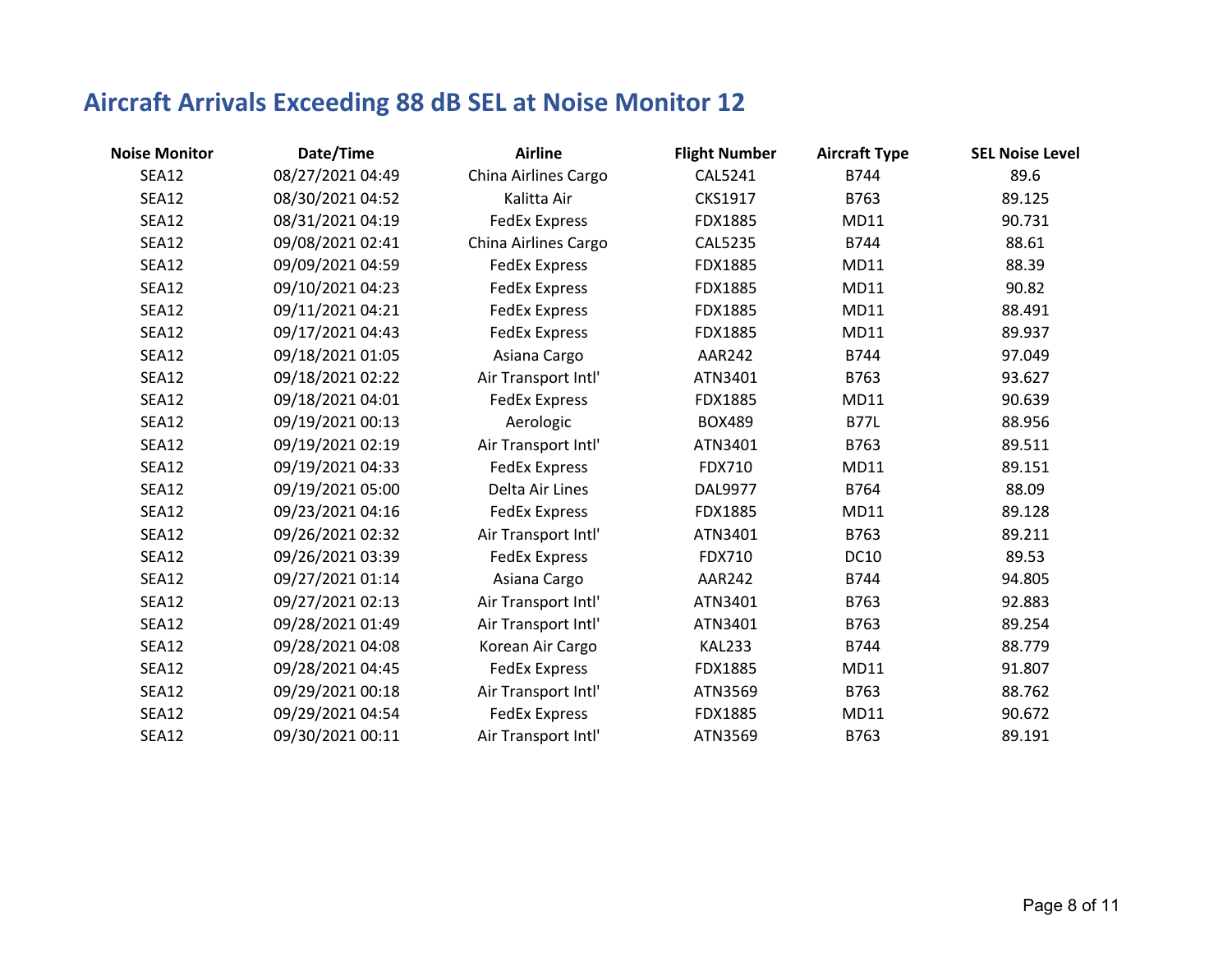| <b>Noise Monitor</b> | Date/Time        | Airline              | <b>Flight Number</b> | <b>Aircraft Type</b> | <b>SEL Noise Level</b> |
|----------------------|------------------|----------------------|----------------------|----------------------|------------------------|
| SEA13                | 09/15/2021 00:33 | China Airlines Cargo | CAL5235              | B744                 | 82.922                 |
| SEA13                | 09/27/2021 00:14 | Air Transport Intl'  | ATN3569              | B763                 | 82.757                 |
| SEA13                | 09/28/2021 00:05 | Air Transport Intl'  | ATN3569              | B763                 | 83.254                 |

### **Aircraft Arrivals Exceeding 89 dB SEL at Noise Monitor 18**

| <b>Noise Monitor</b> | Date/Time        | Airline              | <b>Flight Number</b> | <b>Aircraft Type</b> | <b>SEL Noise Level</b> |
|----------------------|------------------|----------------------|----------------------|----------------------|------------------------|
| SEA18                | 07/13/2021 03:34 | China Airlines Cargo | CAL5235              | B744                 | 89.229                 |
| SEA18                | 07/27/2021 04:17 | FedEx Express        | <b>FDX1885</b>       | DC10                 | 92.805                 |
| SEA18                | 07/27/2021 04:47 | Korean Air Cargo     | KAL233               | B748                 | 91.05                  |
| SEA18                | 07/28/2021 02:04 | Asiana Cargo         | AAR244               | B744                 | 93.265                 |

| <b>Noise Monitor</b> | Date/Time        | <b>Airline</b>       | <b>Flight Number</b> | <b>AC Type</b> | <b>SEL Noise Level</b> |
|----------------------|------------------|----------------------|----------------------|----------------|------------------------|
| SEA19                | 07/01/2021 04:24 | <b>FedEx Express</b> | <b>FDX1885</b>       | MD11           | 89.16                  |
| SEA19                | 07/02/2021 04:13 | <b>FedEx Express</b> | <b>FDX1885</b>       | MD11           | 88.535                 |
| <b>SEA19</b>         | 07/03/2021 03:56 | <b>FedEx Express</b> | <b>FDX1885</b>       | MD11           | 89.491                 |
| SEA19                | 07/07/2021 00:22 | Asiana Cargo         | AAR244               | B744           | 89.152                 |
| SEA19                | 07/07/2021 02:25 | China Airlines Cargo | CAL5241              | B744           | 88.184                 |
| SEA19                | 07/11/2021 03:47 | <b>FedEx Express</b> | FDX710               | MD11           | 90.323                 |
| SEA19                | 07/12/2021 01:04 | Asiana Cargo         | AAR2829              | <b>B744</b>    | 90.762                 |
| SEA19                | 07/18/2021 03:35 | <b>FedEx Express</b> | FDX710               | MD11           | 91.641                 |
| SEA19                | 07/19/2021 01:57 | Air Transport Intl'  | ATN3401              | B763           | 88.47                  |
| SEA19                | 07/19/2021 04:09 | Asiana Cargo         | AAR2829              | B744           | 90.456                 |
| SEA19                | 07/19/2021 04:49 | Kalitta Air          | <b>CKS1917</b>       | B763           | 89.913                 |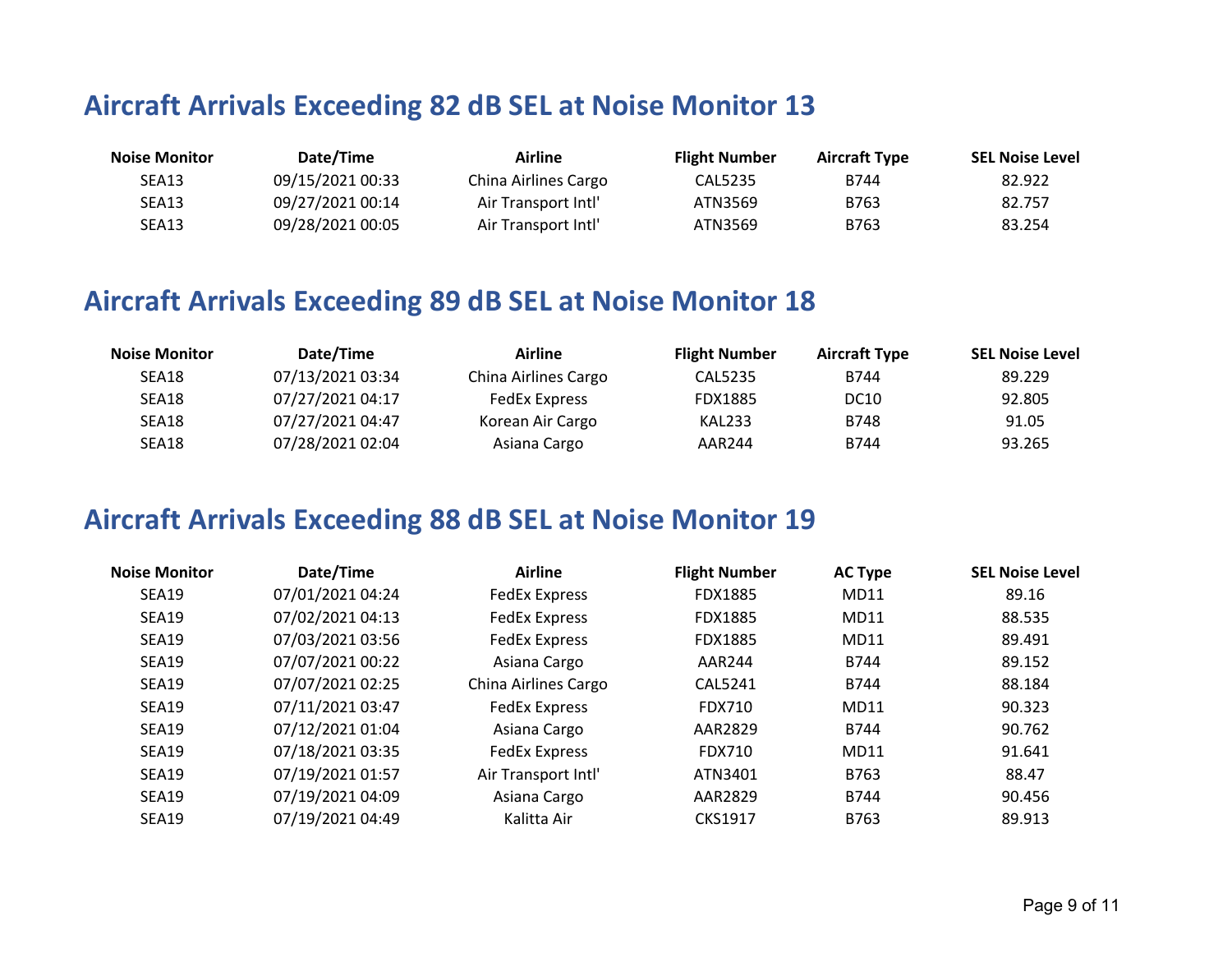| <b>Noise Monitor</b> | Date/Time        | <b>Airline</b>       | <b>Flight Number</b> | <b>AC Type</b> | <b>SEL Noise Level</b> |
|----------------------|------------------|----------------------|----------------------|----------------|------------------------|
| <b>SEA19</b>         | 07/22/2021 03:53 | <b>FedEx Express</b> | FDX1885              | MD11           | 88.31                  |
| <b>SEA19</b>         | 07/23/2021 01:00 | Asiana Cargo         | AAR2623              | B744           | 89.982                 |
| <b>SEA19</b>         | 07/23/2021 03:57 | Korean Air Cargo     | <b>KAL233</b>        | B748           | 88.804                 |
| <b>SEA19</b>         | 07/24/2021 03:52 | <b>FedEx Express</b> | FDX1885              | MD11           | 89.384                 |
| <b>SEA19</b>         | 07/26/2021 04:40 | Kalitta Air          | CKS1917              | B763           | 88.093                 |
| <b>SEA19</b>         | 07/30/2021 03:55 | <b>FedEx Express</b> | FDX1885              | MD11           | 88.146                 |
| <b>SEA19</b>         | 07/31/2021 03:56 | <b>FedEx Express</b> | FDX1885              | MD11           | 88.99                  |
| <b>SEA19</b>         | 08/02/2021 02:18 | China Airlines Cargo | CAL5381              | B744           | 88.144                 |
| <b>SEA19</b>         | 08/03/2021 03:39 | Korean Air Cargo     | <b>KAL233</b>        | B748           | 88.344                 |
| <b>SEA19</b>         | 08/04/2021 04:43 | <b>FedEx Express</b> | FDX1885              | MD11           | 89.134                 |
| <b>SEA19</b>         | 08/05/2021 00:06 | Cargolux             | CLX38B               | B748           | 89.009                 |
| <b>SEA19</b>         | 08/05/2021 00:47 | Air Transport Intl'  | ATN3569              | B763           | 88.008                 |
| <b>SEA19</b>         | 08/05/2021 03:00 | Asiana Cargo         | AAR242               | B744           | 91.161                 |
| <b>SEA19</b>         | 08/05/2021 03:54 | <b>FedEx Express</b> | FDX1885              | MD11           | 89.007                 |
| <b>SEA19</b>         | 08/10/2021 01:57 | Air Transport Intl'  | ATN3401              | B763           | 89.167                 |
| <b>SEA19</b>         | 08/10/2021 04:11 | Korean Air Cargo     | <b>KAL233</b>        | B748           | 88.253                 |
| <b>SEA19</b>         | 08/10/2021 04:47 | <b>FedEx Express</b> | FDX1885              | MD11           | 88.42                  |
| <b>SEA19</b>         | 08/11/2021 01:53 | Air Transport Intl'  | ATN3401              | B763           | 89.454                 |
| <b>SEA19</b>         | 08/11/2021 04:33 | <b>FedEx Express</b> | FDX1885              | MD11           | 88.05                  |
| <b>SEA19</b>         | 08/12/2021 04:21 | <b>FedEx Express</b> | <b>FDX1885</b>       | MD11           | 89.91                  |
| <b>SEA19</b>         | 08/13/2021 02:17 | Air Transport Intl'  | ATN3401              | B763           | 88.506                 |
| <b>SEA19</b>         | 08/24/2021 04:07 | <b>FedEx Express</b> | <b>FDX1885</b>       | MD11           | 88.483                 |
| <b>SEA19</b>         | 08/25/2021 04:54 | <b>FedEx Express</b> | FDX1885              | MD11           | 89.957                 |
| <b>SEA19</b>         | 08/26/2021 04:09 | <b>FedEx Express</b> | FDX1885              | MD11           | 90.042                 |
| <b>SEA19</b>         | 08/28/2021 01:54 | Asiana Cargo         | AAR242               | B744           | 91.241                 |
| <b>SEA19</b>         | 08/28/2021 04:19 | <b>FedEx Express</b> | FDX1885              | MD11           | 88.656                 |
| <b>SEA19</b>         | 08/28/2021 04:27 | China Airlines Cargo | CAL5171              | B744           | 88.13                  |
| <b>SEA19</b>         | 08/31/2021 02:15 | Cargolux             | CLX46U               | B748           | 89.333                 |
| <b>SEA19</b>         | 09/01/2021 04:24 | <b>FedEx Express</b> | FDX1885              | MD11           | 89.463                 |